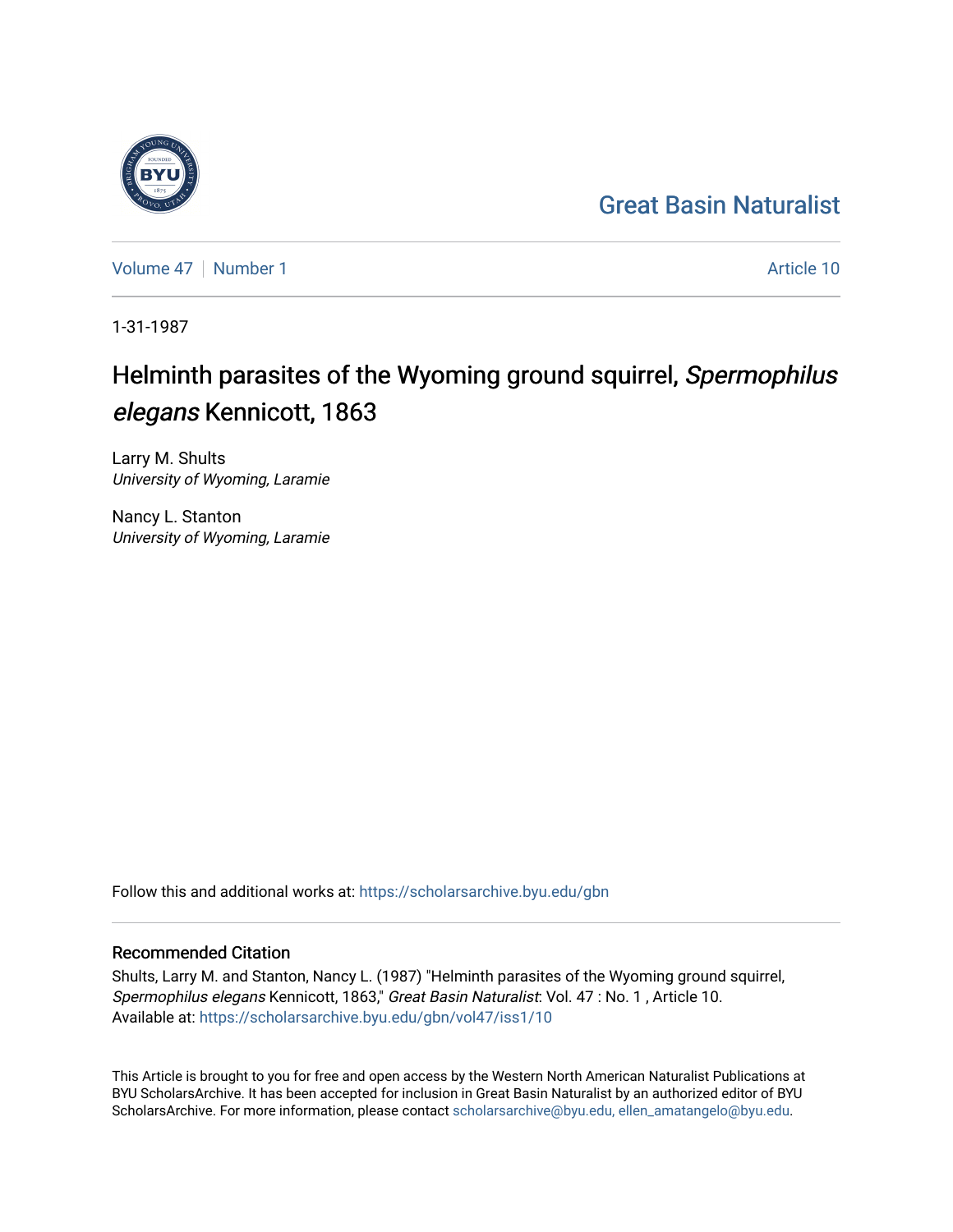#### HELMINTH PARASITES OF THE WYOMING GROUND SQUIRREL, SPERMOPHILUS ELEGANS KENNICOTT, <sup>1863</sup>

Larry M. Shults' and Nancy L. Stanton'

ABSTRACT. - Helminth parasites of the Wyoming ground squirrel, Spermophilus elegans Kennicott, 1863, were surveyed from two environmentally different habitats within Wyoming. A total of four helminth species were identified. Three helminth species were found in 419 hosts collected in a mesic habitat including one species of adult cestode, Humenolepis citelli, and two species of nematodes, Citellinema bifurcatum and Syphacia citelli. Only larval cestodes {Taenia taxidiensis) were found infecting 335 Wyoming ground squirrels collected from <sup>a</sup> xeric habitat.

The helminth parasites of ground squirrels belonging to the genus Spermophilus have not been investigated throughout much of their range. Such studies as those of Jenkins and Grundmann (1973), Babero (1973), and McGee (1980) examined helminths from these hosts in Utah, Nevada, and Saskatch ewan, respectively.

In conjunction with studies on the coccidian parasites of the Wyoming ground squirrel, Spermophilus elegans Kennicott, 1863, each host was also examined for the presence of helminths. Until 1984, S. elegans was classified as a subspecies of S. *richardsoni*; thus, this is the first report of helminths from S. elegans.

The ground squirrels we examined were collected from two study areas in Wyoming by snap trapping and shooting. The first area is a sprinkler-irrigated alfalfa and brome grass field  $(105°33'W, 41°12'N)$  located approximately <sup>18</sup> km south of Laramie, Wyoming, at an elevation of about 2,250 m with annual precipitation of 26 cm. The second study area of desert shrub-steppe (107°45'W, 41°17'N) isapproximately 33 km north of Baggs, Wyoming, at an elevation of about 1,950 m with an annual precipitation of 15 cm. Approximately <sup>240</sup> km separate the two study sites. We hypothesized that a greater number of squirrels would be infected with helminths in the more mesic irrigated alfalfa and that different helminth species would be found in the two host populations because of differing climatic moisture conditions.

#### Materials and Methods

Each ground squirrel collected from 1983 to 1985 was weighed, sexed, and individually bagged for shipment to the laboratory in Laramie where the animals were necropsied. The small intestine, caecum, and large intes tine were opened in containers of tap water. After the contents of the digestive tract were stripped into their respective containers, the water was decanted, and the remaining sedi ment was examined for the presence of helminths using a dissecting microscope.

Recovered cestodes were relaxed in tap water containing several drops of pentabarbitol sodium, fixed in hot 10% formalin, and stained in Semichon's acetocarmine. Following staining, representative specimens were cleared in terpineol, washed in xylene, and mounted permanently in Permount. Nematodes were fixed using hot 70% ethyl alcohol, cleared in 70% ethyl alcohol  $+5\%$  glycerine, and mounted permanently in glycerine jelly. Scolices from metacestodes were mounted in Hoyer's solution. Representative specimens have been deposited in the National Parasite Collection, Agricultural Research Service, Beltsville, Maryland (USNM Helm. Coll. No. (b).

#### Results and Discussion

From the 419 ground squirrels examined from the irrigated field, two species of ne matodes and one species of cestode were found. From the 335 squirrels collected from the shrub-steppe, no adult helminths were

<sup>&#</sup>x27;Department of Zoology and Physiology. University of Wyoming, Laramie, Wyoming S2071.